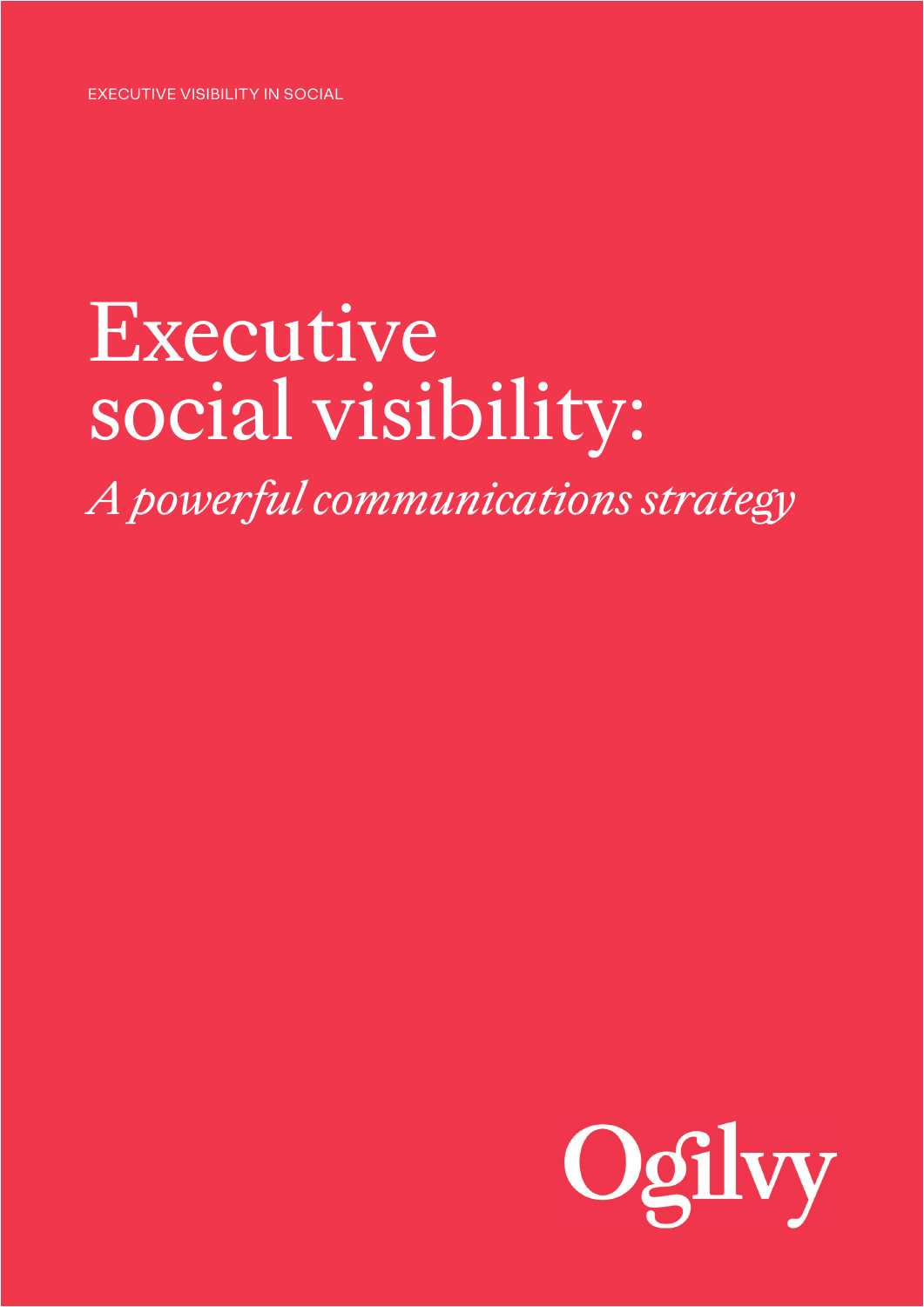## **"The reputation of a company's leadership is directly responsible for 44% of a company's market value,"**

Reported Forbes magazine in 2018.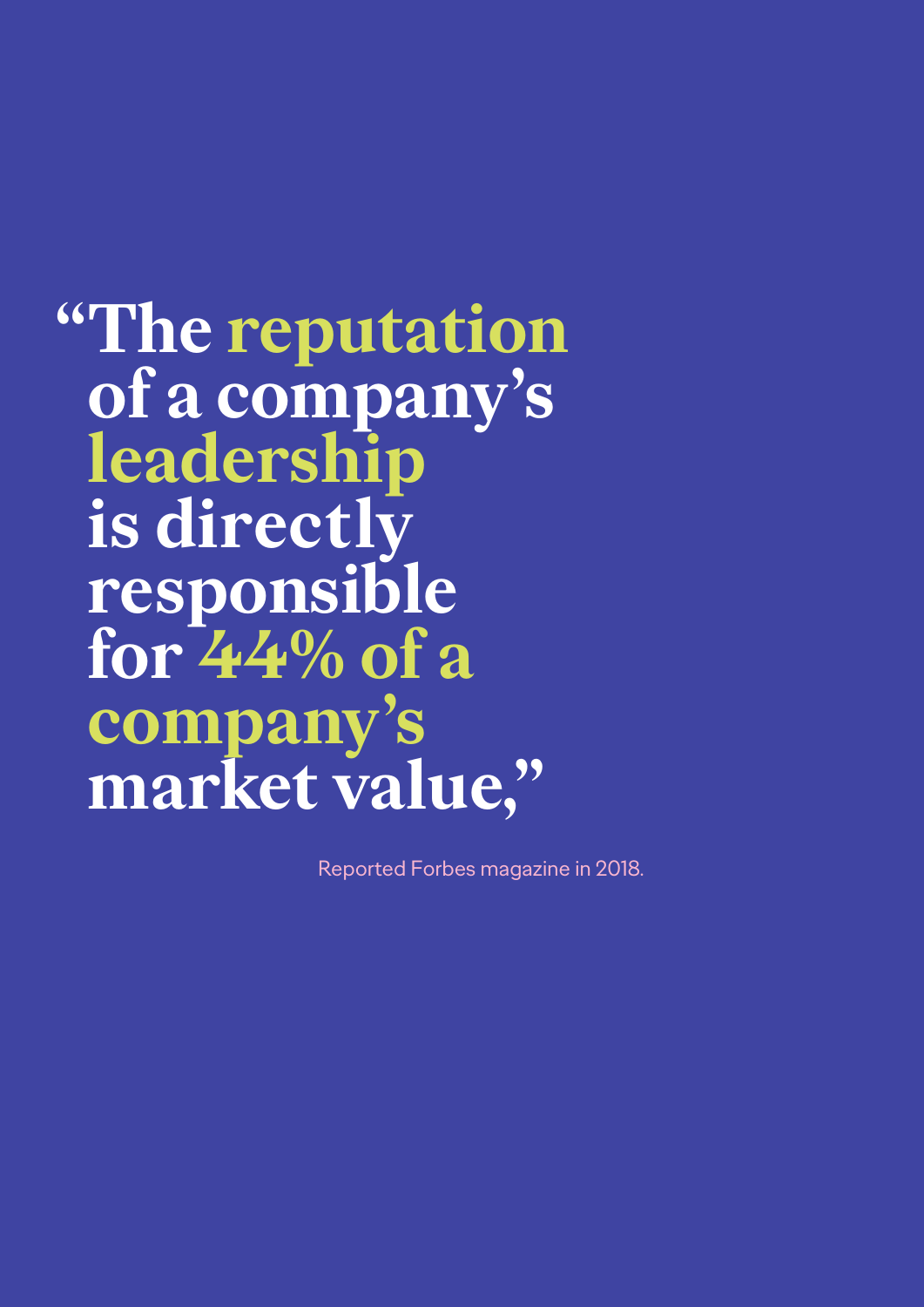#### EXECUTIVE VISIBILITY IN SOCIAL

### Executive social visibility:

#### a powerful communications strategy

An organisation's key individuals have always been crucial to its fortunes. More recently, a company's social media profile has also become a fundamental determinant of its success.

However, only recently has it become clear how these two factors – social media and executive leadership – can be strategically combined to drive positioning and corporate messaging.

Today, reputations are built on social media, so it's ironic that many corporate leaders maintain extremely low social-media visibility profiles, or avoid it altogether.

"The reputation of a company's leadership is directly responsible for 44% of a company's market value," reported Forbes magazine in 2018.

When social media was still taking shape as a viable communication channel, it was understandable that executives were reluctant to enter the environment without the requisite experience, in case they might do more harm than good.

However, as social media has matured, the voice of corporate leaders have become integral to brand communications.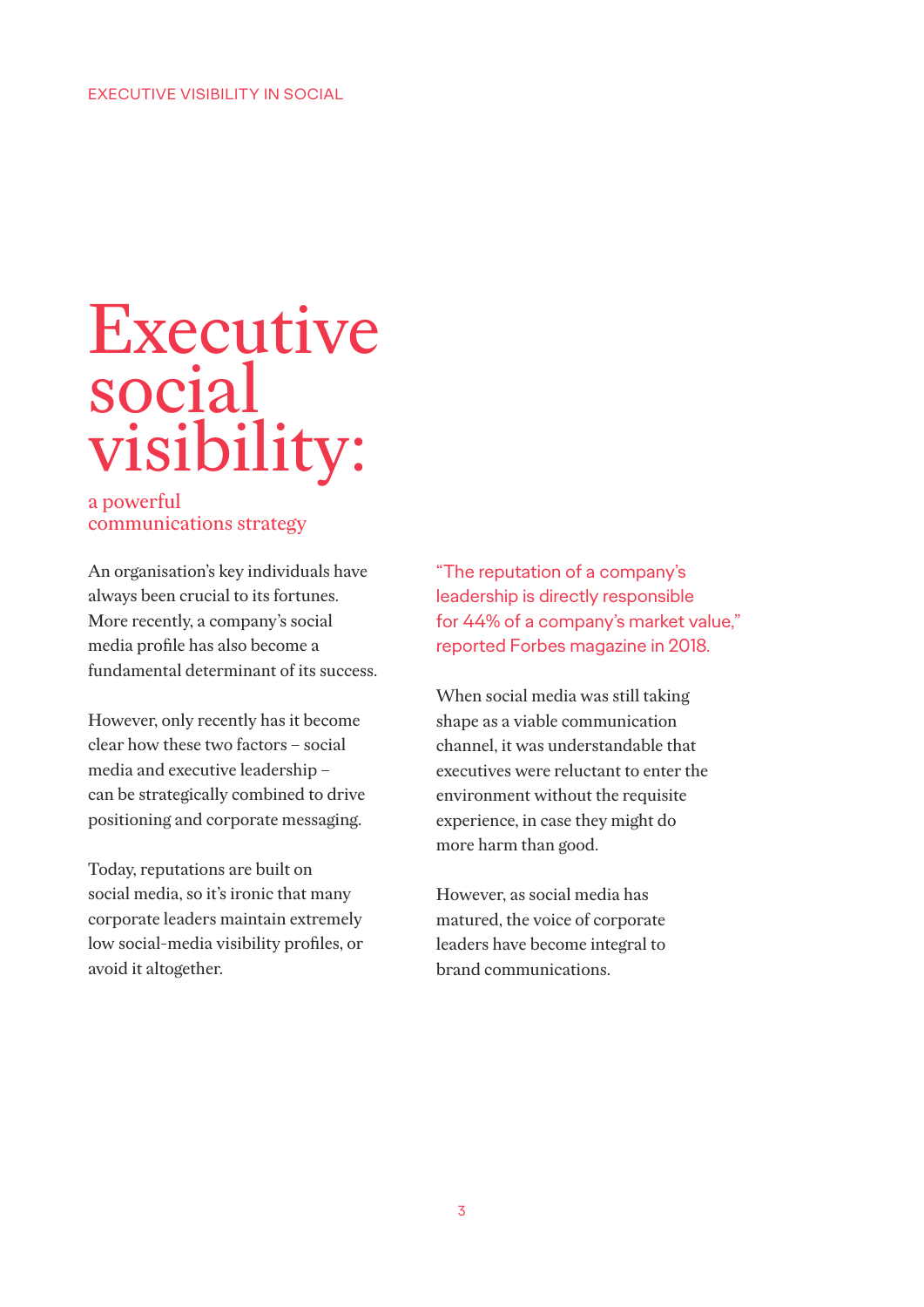### The social power of the leader

Executive social visibility is a powerful strategic tool in driving messaging and brand positioning.

There are indeed risks to taking the plunge into social media, but the good news is that executive visibility in social is now an established media field, and expert teams can manage an exec's social presence for maximum impact.

This is also an opportunity to expand reach. By effectively using social channels, an executive becomes a leader not just of his or her company, but of a community, a sector, even a society at large.

A highly visible leader is also in a position to shape the fortunes of his or her organisation, or to position it within society.

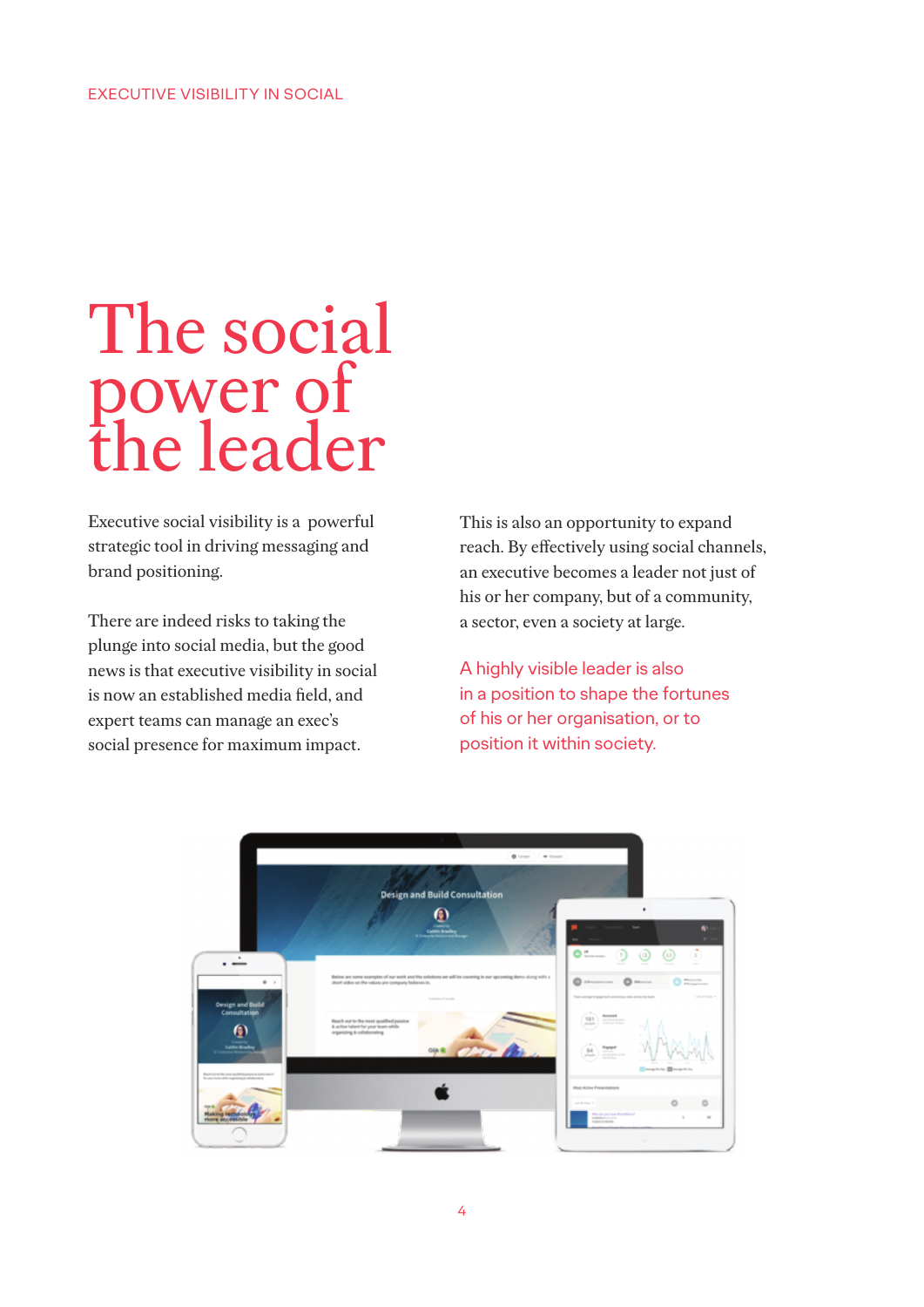### The social power of the leader

For example, when Tesla CEO Elon Musk took to **Twitter** in 2013 to imply that he was about to take the company private, his tweet immediately **boosted Tesla's share price by 11%**. Five years later, he was on the other side of the coin, making a disparaging remark about the Securities Exchange Commission and **causing a 7% drop** in the share price.

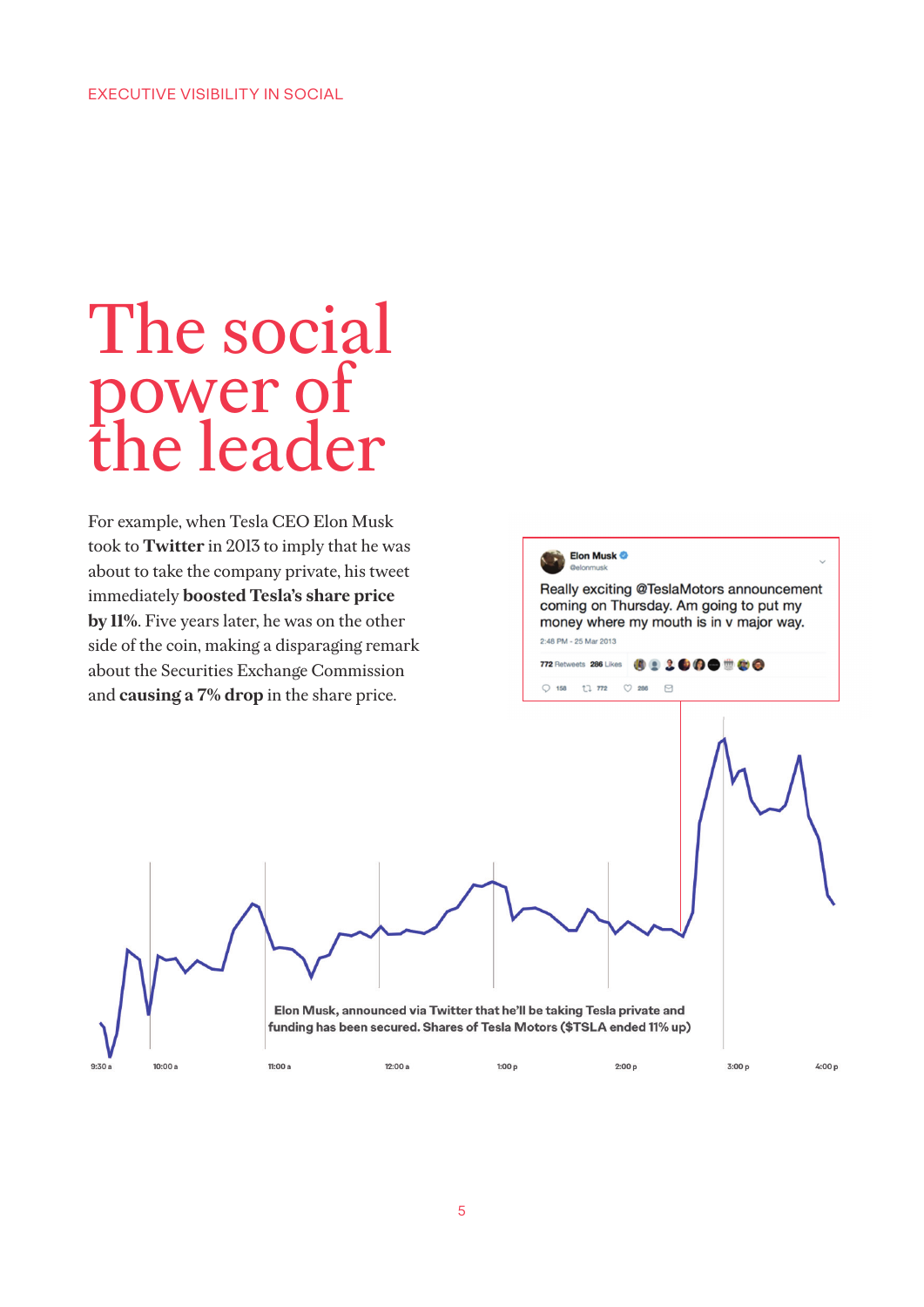## A programmatic approach

At Ogilvy, our **Executive Visibility** In Social proposition is specifically focused on **building the social presence** and following of key executives. We help them become **thought leaders** in their industries though their own social channels and can help drive commercial value through lead generation for the organisation.

As thought leadership is a public relations competence, the executive social media programme happens in **collaboration** with our **PR & Influence team** as part of the greater thought-leadership agenda for the company.

These programmes can help achieve both company and personal objectives. For the organisation, executive social presence can help personify the brand, improve its reputation,

attract and inspire talent, generate leads and mitigate risks. For the individual, it can solidify their position as the face of their company and as a thought leader in their industry, as well as growing their personal network.

Organisational social media literacy is now a source of **competitive advantage**, which makes it **not only advantageous**, but **imperative** for **senior leaders** to be active and transparent on social media.

Social media is also a **vital tool** for **humanising a brand** and building the authenticity that consumers look for in an organisation these days. A person tweeting from their own perspective will always resonate more powerfully with other users than an impersonal "@TheCompany" account.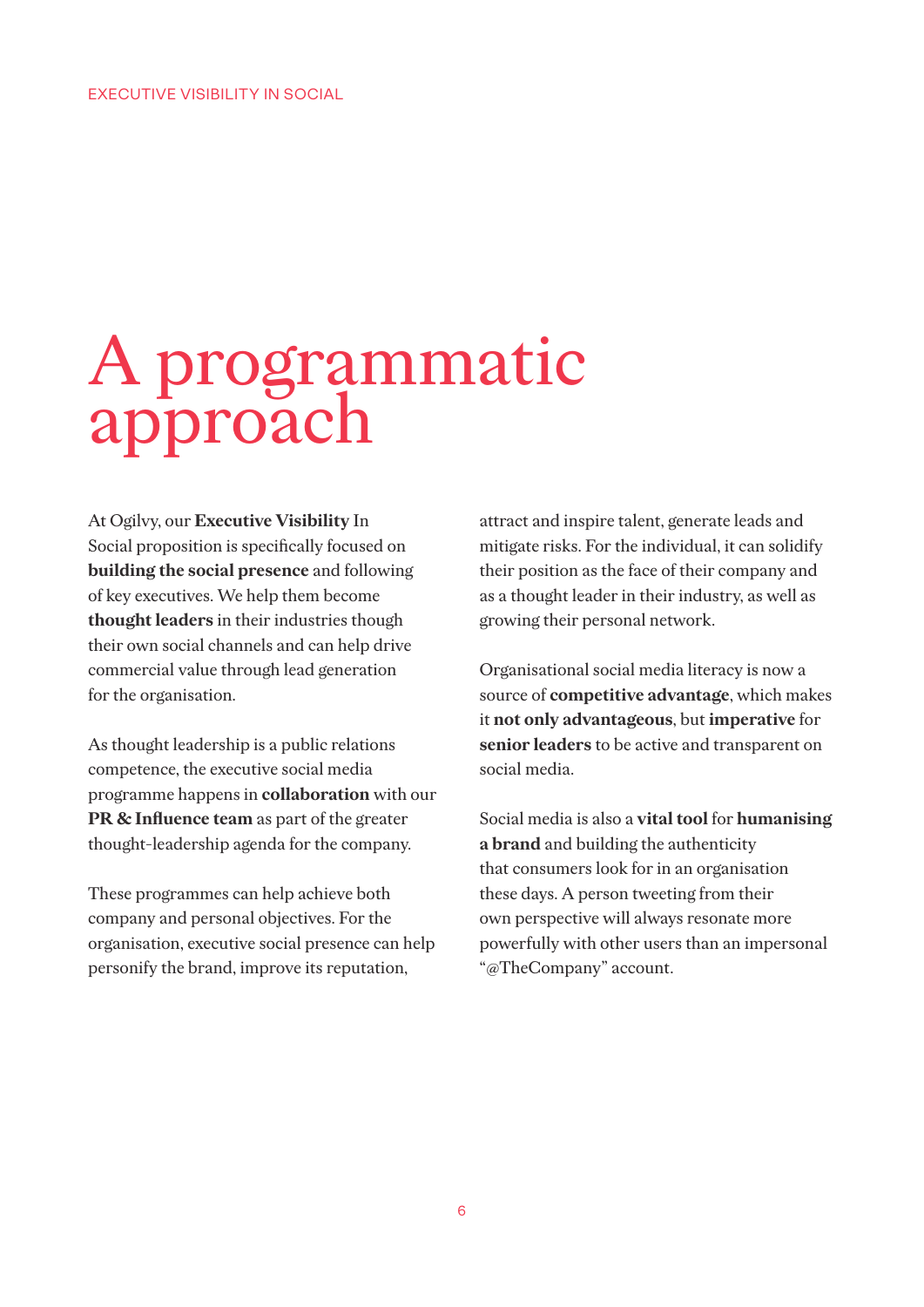## Core competencies

At Ogilvy, we've managed to combine three of our core competencies – in **data**, **media** and **creative** – in devising our **Executive Visibility** in **Social Product**. Our data expertise allows us to combine audience intelligence with natural-language insights, platform intelligence and competitor & category analysis.

Our **expertise** in **media** means we can identify and target relevant audiences with original content from the executive, to attract potential **customers** and **partners**, and combine the executive's media planning activities with those of the brand.

Our **creative capabilities** enable us to create the kind of newsfeeds that cut through the clutter and also strengthen the executive's own personal brand in alignment with the values of the business.

**Our executive visibility programme is made up of five phases**.

| <b>Discover</b> | <b>Define</b>   | <b>Develop</b> |
|-----------------|-----------------|----------------|
|                 | <b>Activate</b> | <b>Measure</b> |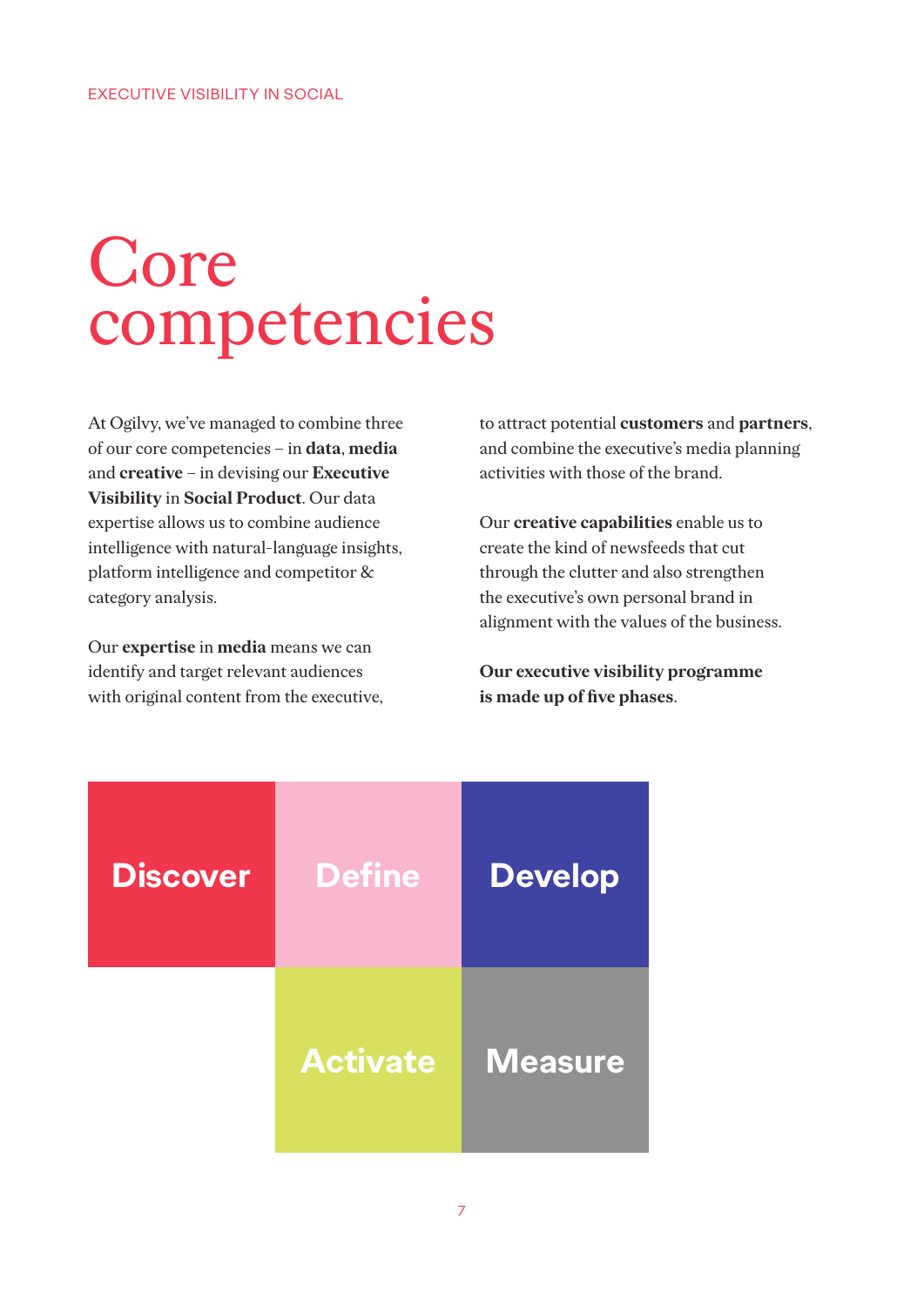#### **Discover**

EXECUTIVE VISIBILITY IN SOCIAL SECURITY IN SOCIAL SECURITY IN SOCIAL SECURITY IN SOCIAL SECURITY IN SOCIAL SEC

It begins with a discovery phase geared to gaining an understanding of key objectives. This involves audits of the category, the competition and finally, the executive's personal account if one exists. This will likely include a social listening exercise, and an assessment of the right data sources to look at. From here, recommendations are made around changes that need to be implemented to an existing profile or for setting up a new account.

![](_page_7_Figure_2.jpeg)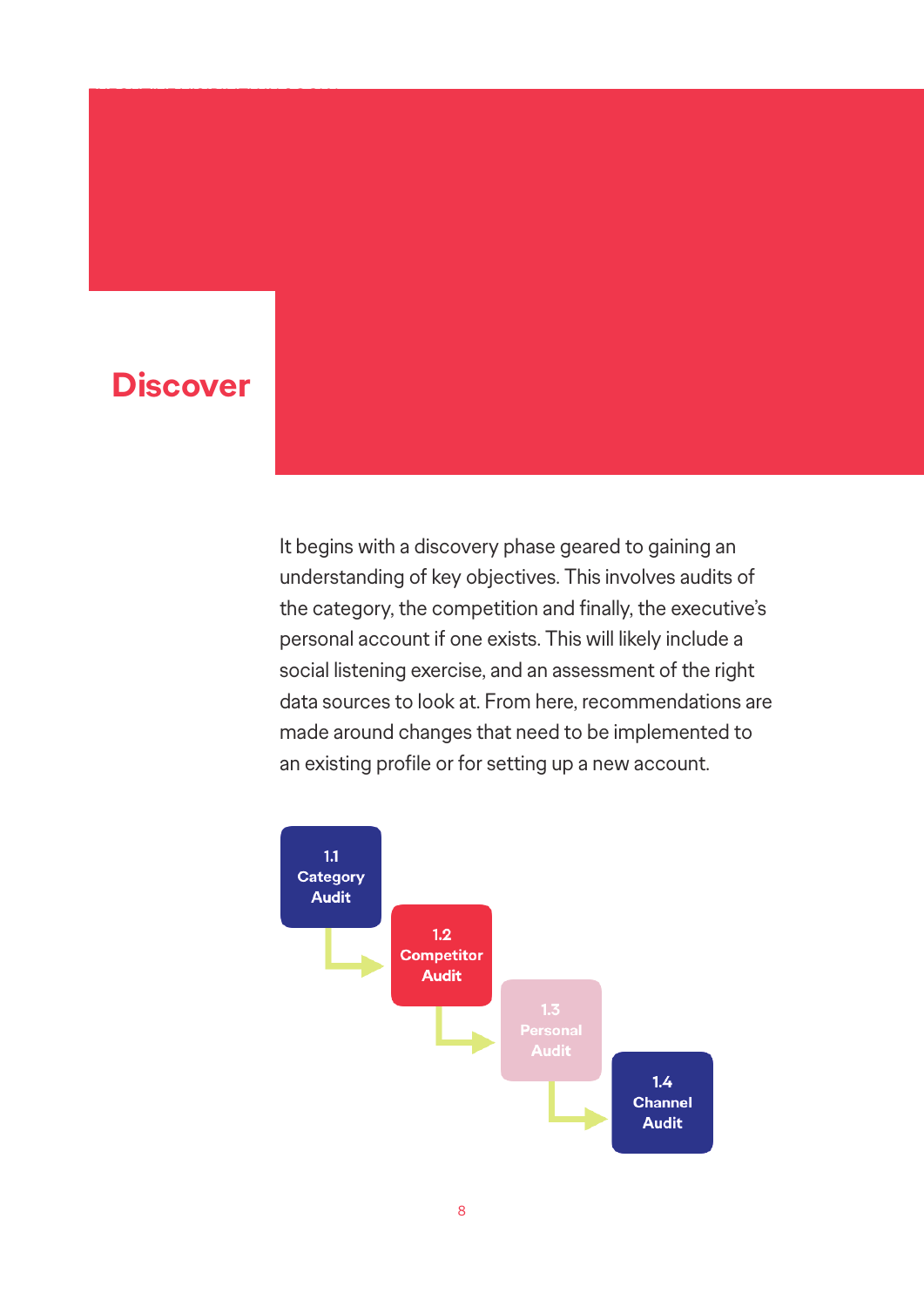#### **Define**

The second phase addresses the four key elements of establishing a leadership brand. We look at the appeal of the individual – what attracts people to them. Then we identify their specific area of expertise and what gives them credibility. The third element of the defining phase

involves mapping the individual's sphere of influence, and the communities they are already active in. Finally, we determine which method of communication they are most comfortable with – long form, tweets, or LinkedIn discussions, for instance.

![](_page_8_Figure_4.jpeg)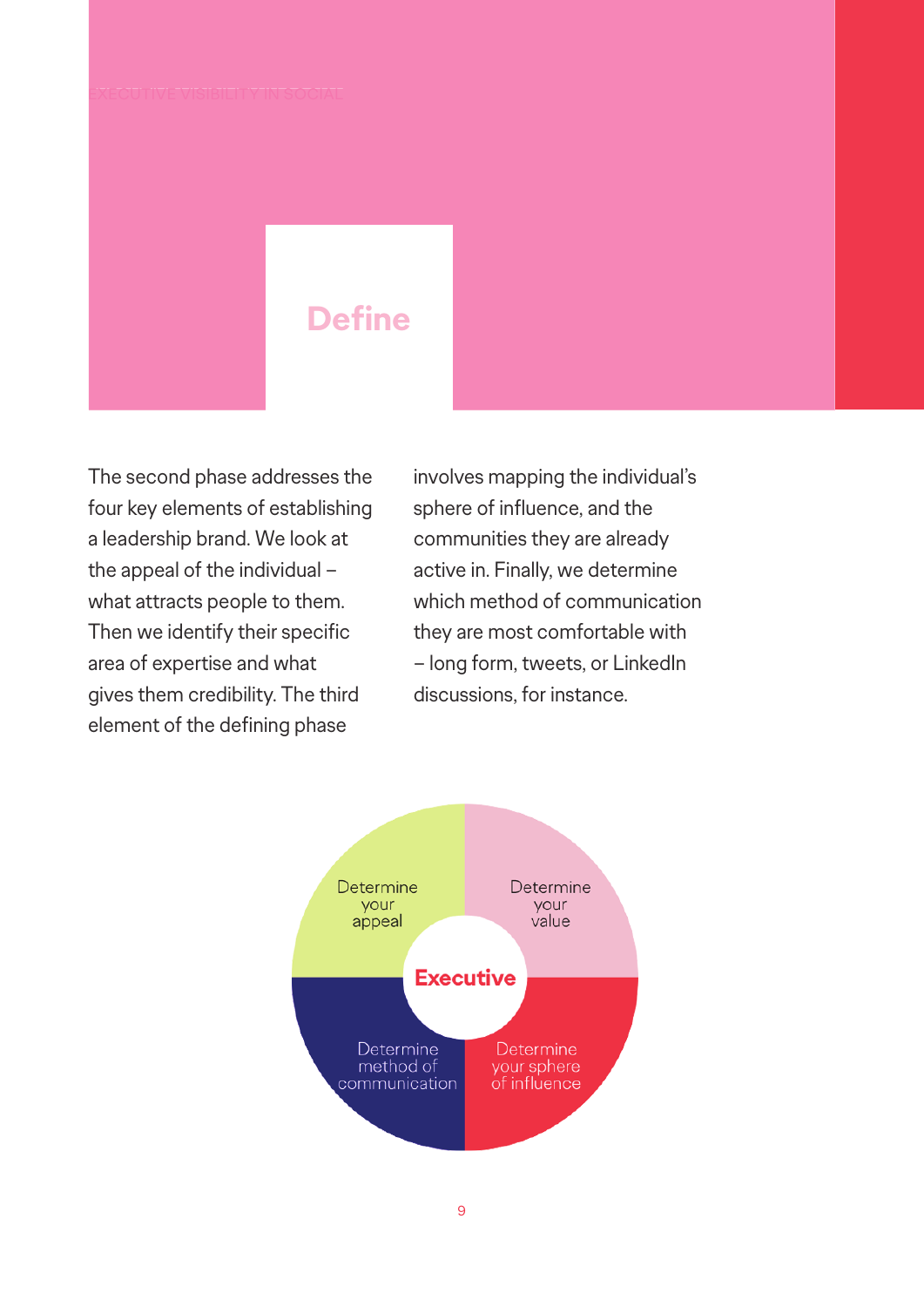The development phase of the process starts with identifying the mission and purpose of the programme. From here, we identify the most suitable tone of voice and the main content pillars that the executive wants to address with the programme. We also identify a social

distribution matrix and the response protocols we plan to follow for optimal dialogue. We devise a measurement framework to determine how best to use data and analytics to assess the programme and enhance its effectiveness.

![](_page_9_Picture_3.jpeg)

#### EXECUTIVE VISIBILITY PLAYBOOK

- **3.1. Program Mission/Purpose** 
	- **3.2. Tone of Voice & Persona**

**3.3. Social Content** 

**3.4. Social Distribution** 

**3.5. Response Protocol** 

**3.6. Data & Analytics**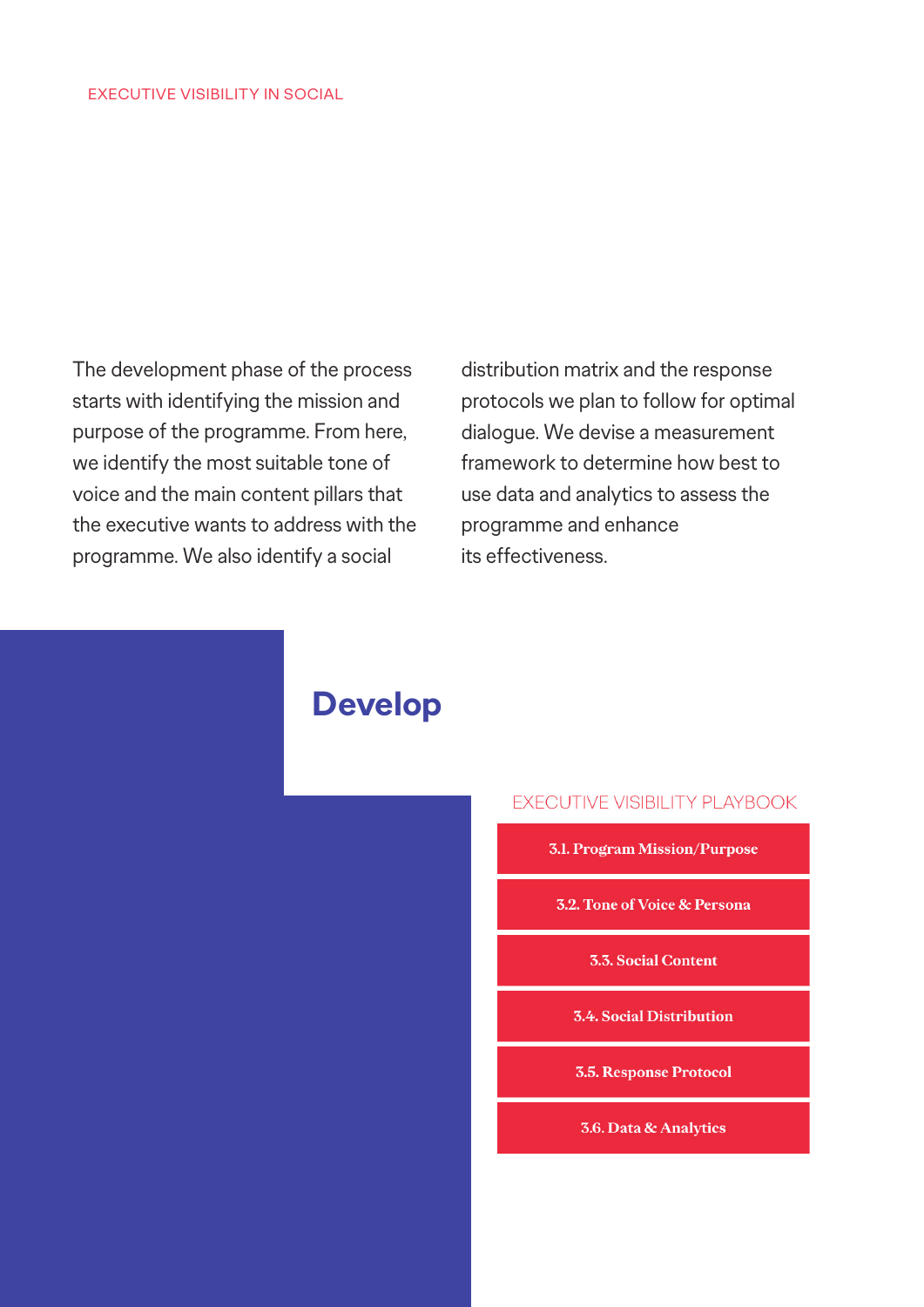#### **Activate**

From here, we move into the Activation phase. This comprises an ongoing, agile process of content creation to position the executive as a thought leader in their category.

We devise a distribution strategy fusing organic and paid distribution to ensure content appears on the right platforms, is relevant to the executive's followers, and targets the right audience and encourages engagement.

Executives enjoy the same level of sophisticated institutional support in terms of community management, and issues response protocols and analytics.

They can also opt to use LinkedIn as part of their programme, including LinkedIn Elevate, which offers a more professional way to deliver personalized content and drives greater engagement.

![](_page_10_Figure_5.jpeg)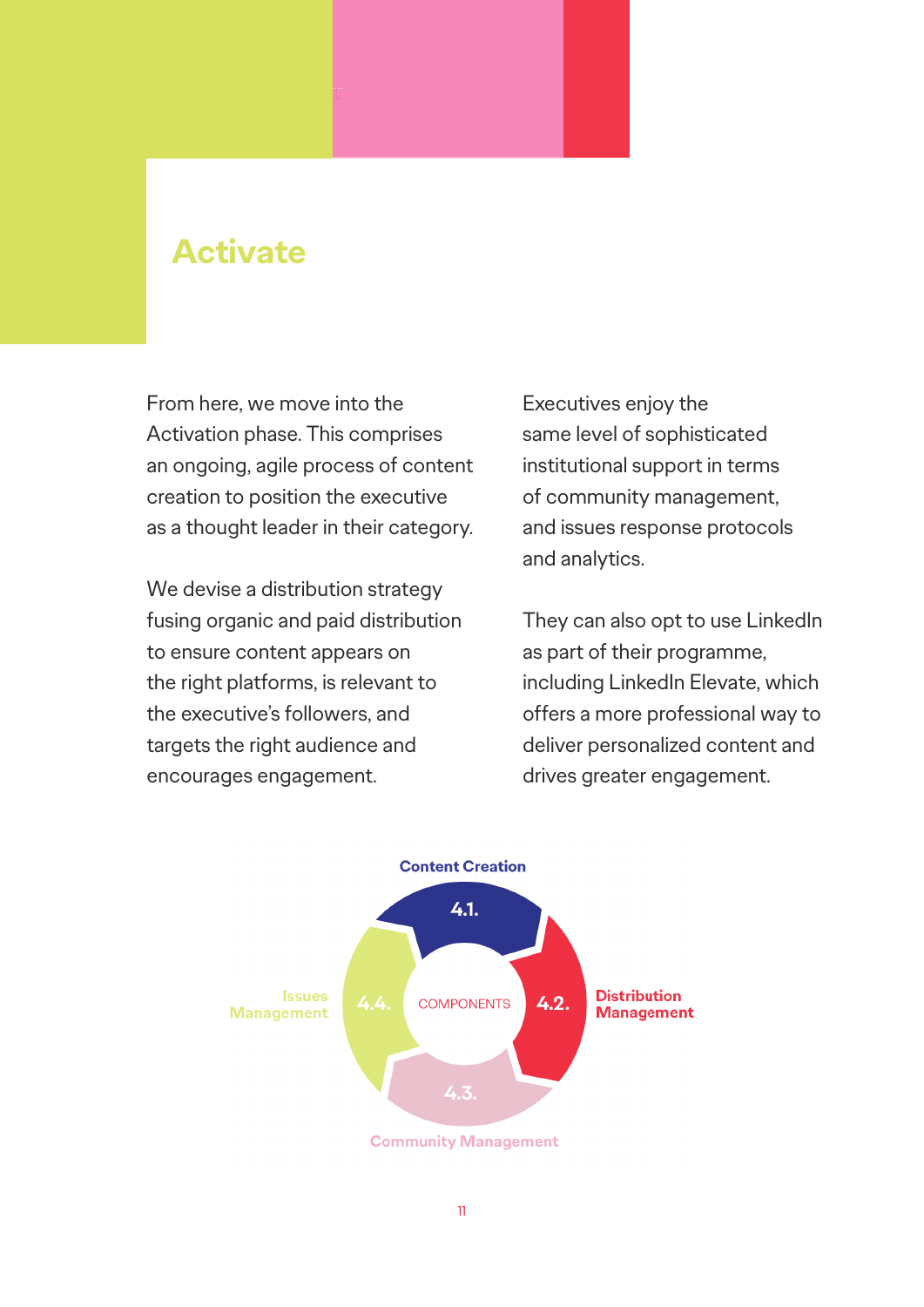#### **Measure**

The final phase of the executive social visibility programme involves measuring the results of the programme, with a built-in reporting-and-analysis framework so that recommendations can be made, and there can be continuous content and distribution improvements in real time.

Enhancing executive visibility in social has already yielded significant measurable results for us and our clients. A CMO of a major professional-services firm was able to grow her Twitter audience from 0 to 41 000 in two years, and enhance her influence to the point where she was named one of the most influential CMOs on social media by Forbes magazine.

![](_page_11_Figure_3.jpeg)